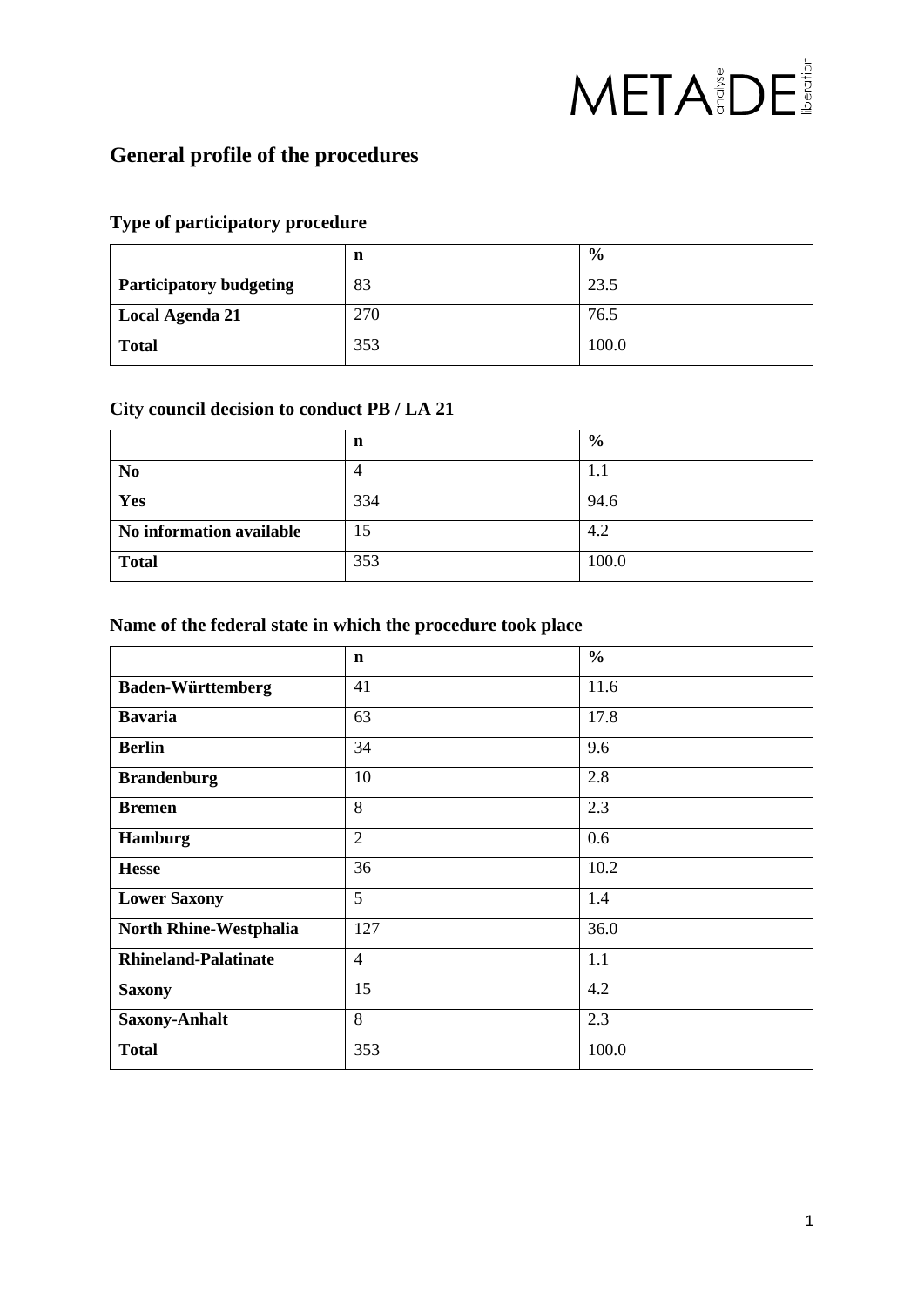## **Party membership of the mayor**

|                              | $\mathbf n$    | $\frac{6}{6}$ |
|------------------------------|----------------|---------------|
| <b>CDU/CSU</b>               | 109            | 30.9          |
| <b>SPD</b>                   | 202            | 57.2          |
| <b>BÜNDNIS 90/DIE GRÜNEN</b> | $\overline{4}$ | 1.1           |
| <b>FDP</b>                   | 8              | 2.3           |
| <b>DIE LINKE</b>             | 5              | 1.4           |
| <b>FREIE WÄHLER</b>          | 11             | 3.1           |
| <b>OTHER</b>                 | 5              | 1.4           |
| No information available     | 9              | 2.5           |
| <b>Total</b>                 | 353            | 100.0         |

## **Party with relative majority in council**

|                          | n   | $\frac{0}{0}$ |
|--------------------------|-----|---------------|
| <b>CDU/CSU</b>           | 186 | 52.7          |
| <b>SPD</b>               | 102 | 28.9          |
| <b>CDU/CSU</b> and SPD   | 29  | 8.2           |
| <b>DIE LINKE</b>         | 26  | 7.4           |
| <b>FREIE WÄHLER</b>      |     | 0.3           |
| No information available | 9   | 2.5           |
| <b>Total</b>             | 353 | 100.0         |

## **Socio-demographic characteristics**

|                               | <b>Mean</b>       | <b>SD</b> |
|-------------------------------|-------------------|-----------|
| Municipal revenues per capita | 17.375,09         | 25.899,61 |
| Municipal debts per capita    | 4.660,59          | 10.418,36 |
|                               | Range             |           |
| <b>Municipal size</b>         | $500 - 3.370.802$ |           |

# **Participatory plan in municipality?**

|                          | n   | $\frac{0}{0}$ |
|--------------------------|-----|---------------|
| N <sub>0</sub>           | 202 | 57.2          |
| Yes                      | 29  | 36.5          |
| No information available | 22  | 6.2           |
| <b>Total</b>             | 353 | 100.0         |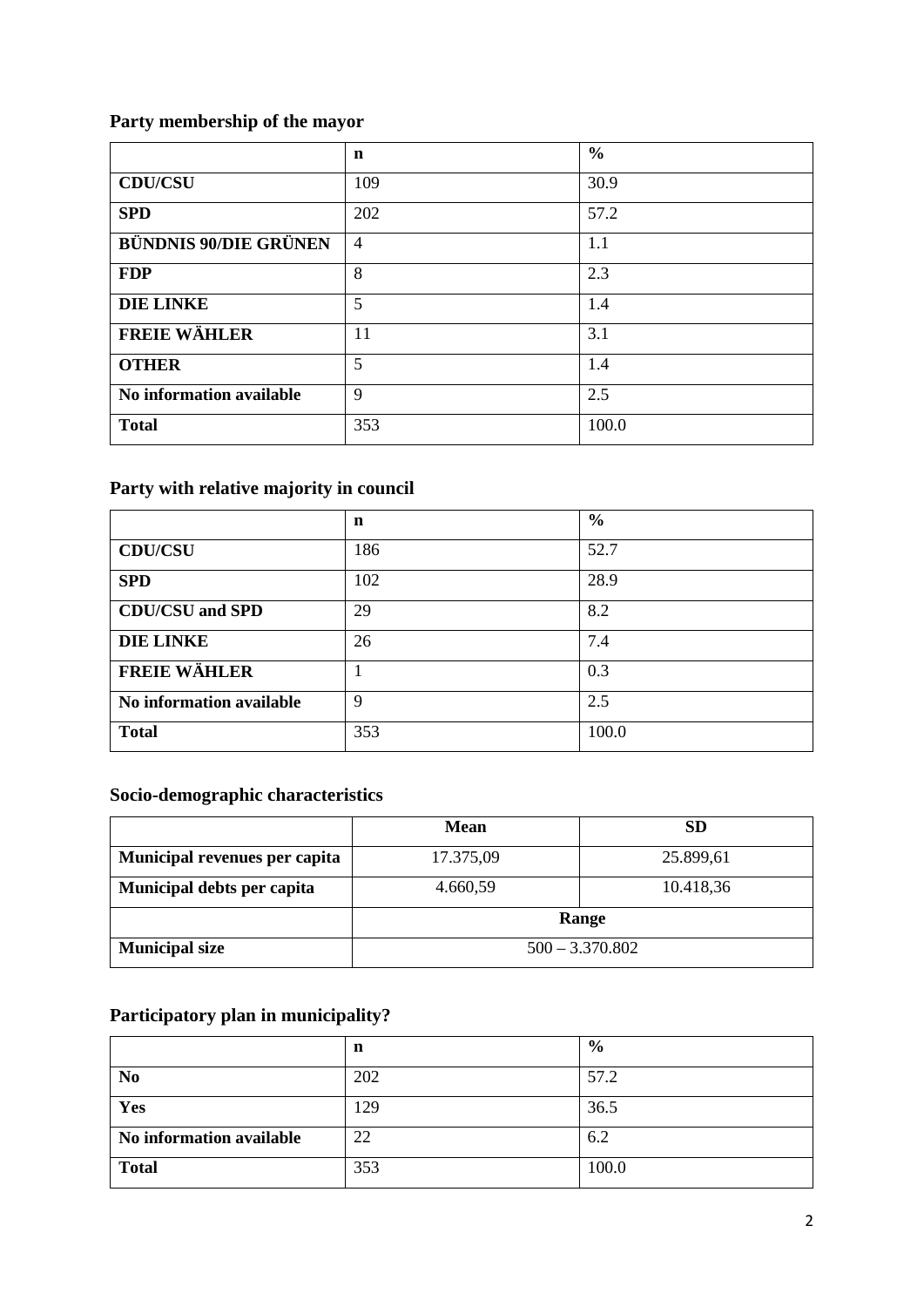## **Special staff concerning civic participation in municipality?**

|                          | n   | $\frac{6}{9}$ |
|--------------------------|-----|---------------|
| N <sub>0</sub>           | 214 | 60.6          |
| Yes                      | 116 | 32.9          |
| No information available | 23  | 6.5           |
| <b>Total</b>             | 353 | 100.0         |

#### **Was participatory procedure accompanied by external support?**

|                          | n   | $\frac{6}{9}$ |
|--------------------------|-----|---------------|
| N <sub>0</sub>           | 58  | 16.4          |
| Yes                      | 226 | 64.0          |
| No information available | 69  | 19.5          |
| <b>Total</b>             | 353 | 100.0         |

#### **Clear plan for accountability available?**

|                                      | n   | $\frac{6}{6}$ |
|--------------------------------------|-----|---------------|
| No plan for accountability           | 68  | 19.3          |
| <b>Basic information on</b>          |     |               |
| accountability (without              | 96  | 27.2          |
| scheduled dates)                     |     |               |
| <b>Clear plan for accountability</b> | 49  | 13.9          |
| (with scheduled dates)               |     |               |
| No information available             | 140 | 39.7          |
| <b>Total</b>                         | 353 | 100.0         |

#### **How intensive did media report on procedure?**

|                          | n   | $\frac{0}{0}$ |
|--------------------------|-----|---------------|
| <b>Sparse report</b>     | 64  | 18.1          |
| <b>Slight report</b>     | 176 | 49.9          |
| Moderate report          | 30  | 8.5           |
| <b>Extensive report</b>  | 5   | 1.4           |
| No information available | 78  | 22.1          |
| <b>Total</b>             | 353 | 100.0         |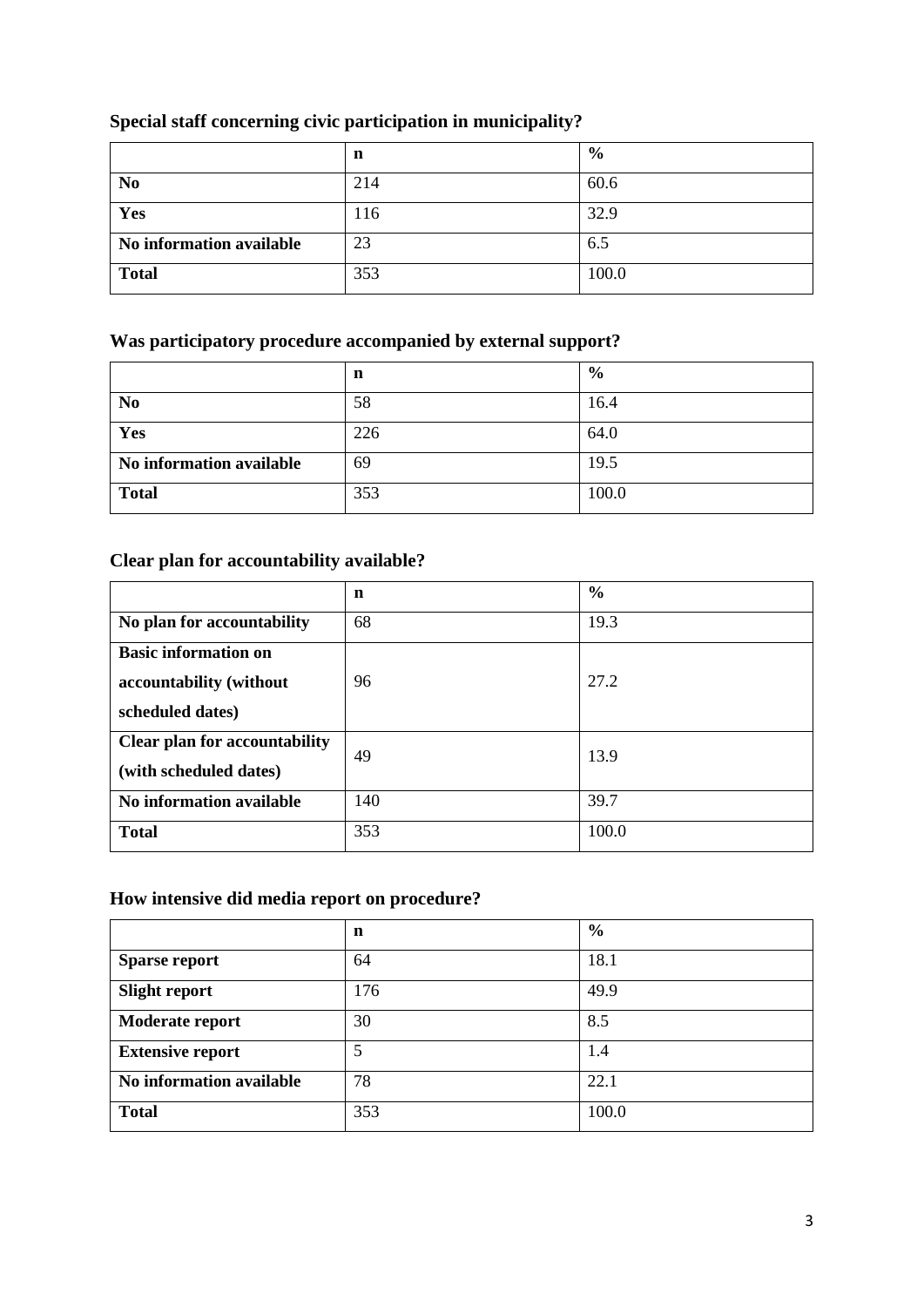# **Instruments to involve the political inactive available?**

|                          | n   | $\frac{6}{9}$ |
|--------------------------|-----|---------------|
| N <sub>0</sub>           | 158 | 44.8          |
| Yes                      | 43  | 12.2          |
| No information available | 152 | 43.1          |
| <b>Total</b>             | 353 | 100.0         |

# **Was moderator involved in participatory procedure?**

|                          | n   | $\frac{6}{9}$ |
|--------------------------|-----|---------------|
| N <sub>0</sub>           | 84  | 23.8          |
| Yes                      | 146 | 41.4          |
| No information available | 123 | 34.8          |
| <b>Total</b>             | 353 | 100.0         |